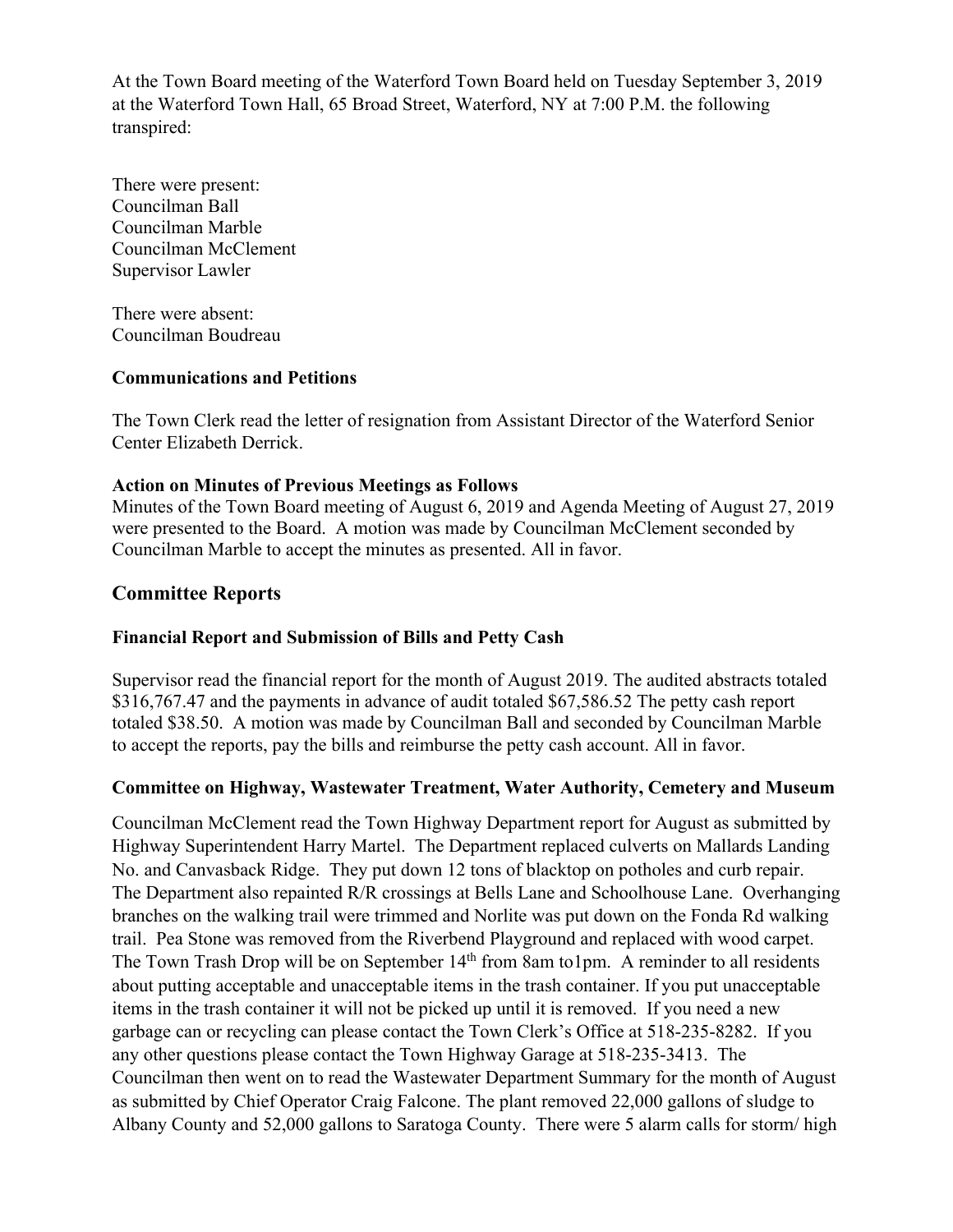flow issues. The Department performed normal maintenance; checked all pump stations and cleaned floats as needed, maintenance of outside grounds, equipment and vehicles. They cleaned out the Towpath Lane and Fonda Rd pump stations with the Vac truck and repaired the boat pump out at the Visitors Center. The A-team replaced damaged equipment at the Towpath Lane pump station and Troy Belting replaced equipment at the 3<sup>rd</sup> St pimp station. The sewer camera was used to inspect 29 Belanger and 30 Fourth Street. A new lateral inspection at 7 Front Street rear was completed. The plant completed and passed the yearly EPA mandated DMR-QA proficiency testing. The Councilman then read the Monthly report of the Waterford Water Commissioners. The water works delivered 36,160,280 gallons of water. Waterworks staff completed dig-safe utility locations and service calls. A total of 99 service calls were addressed. Staff installed AMR water meters, calibrated and maintained equipment, completed weekly safety meetings, monthly water testing and completed meter reading. The construction project on Saratoga Avenue has begun between Clifton Street and Fulton Street to expand the capacity of the existing water piping and install a new utility metering building to allow for the purchase of water from the City of Cohoes. All work should be completed within the next several months.

## **Committee on Public Safety, Emergency Services, and Liaison to Village**

Councilman Ball read the Police Department Call Report for the month. There were 18 EMS calls, 17 Motor Vehicle accidents, 21 Traffic stops, and 13 Domestic Incidents. The Calls for Officers was also included; there were 8 arrests and 22 traffic tickets issued. There will be an awards presentation later in the program.

## **Committee on Veterans, Grants and Funding, Special Projects, Town Hall and Seniors**

Councilman Frank McClement reported on the Waterford Senior Grocery Bus. The Grocery Bus had a total of 39 passengers for the month of August traveled 70 miles as submitted by driver Andy Walters. The Medical Van transported 33 persons for a total of 974.50 miles for the month. Councilman McClement added that there was no Senior Center report for the month as the Director had a family emergency. The Councilman went on to report that there will be a resolution this evening regarding the Town Hall renovations. There were multiple workshops held with Department Heads and Court staff. The plans and specs are being finalized and we intend to be able to go out to bid in the next 2-3 weeks.

# **Committee on Youth, Playground, Pool, Festivals, Library, WHUFSD, and Visitor Center**

Councilman Laurie Marble reported on the activities of the Waterford-Halfmoon School: The first day of school is Sept  $5<sup>th</sup>$ . Fordian Fever weekend begins on Sept  $26<sup>th</sup>$  with a Ziti dinner sponsored by the sports booster club. 5:00 pm. On Friday beginning at 4:15 the games will begin. JV Volleyball: 4:15 Boys and modified soccer Vs Tamarac ; Girls V volleyball 5:30 V Cambridge; Girls V soccer at 7 pm against Northville; Saturday 28<sup>th</sup> at 10 am Hall of Fame induction Brunch; 2:00 pm Girls JV soccer V Emma Willard and Girls modified Volleyball; 4:00 pm Boys JV v Doane Stuart; 7:00 pm Boys V Doane Stuart. Councilman Marble then read the monthly report for the Waterford Public Library. The Library has begun their strategic planning process and will be out in the community getting feedback. The Friends of the Library are selling tickets for the gift card raffle that will be drawn at TBR. All proceeds go to support the Friends of the Library. The Library will be hosting a voter registration drive on Tues. Sept  $24<sup>th</sup>$  from 12-4:30 pm. Genealogy look up day will be Sept  $29<sup>th</sup>$  with volunteers from the Troy Irish Society. People interested in learning how to research their family history using ancestry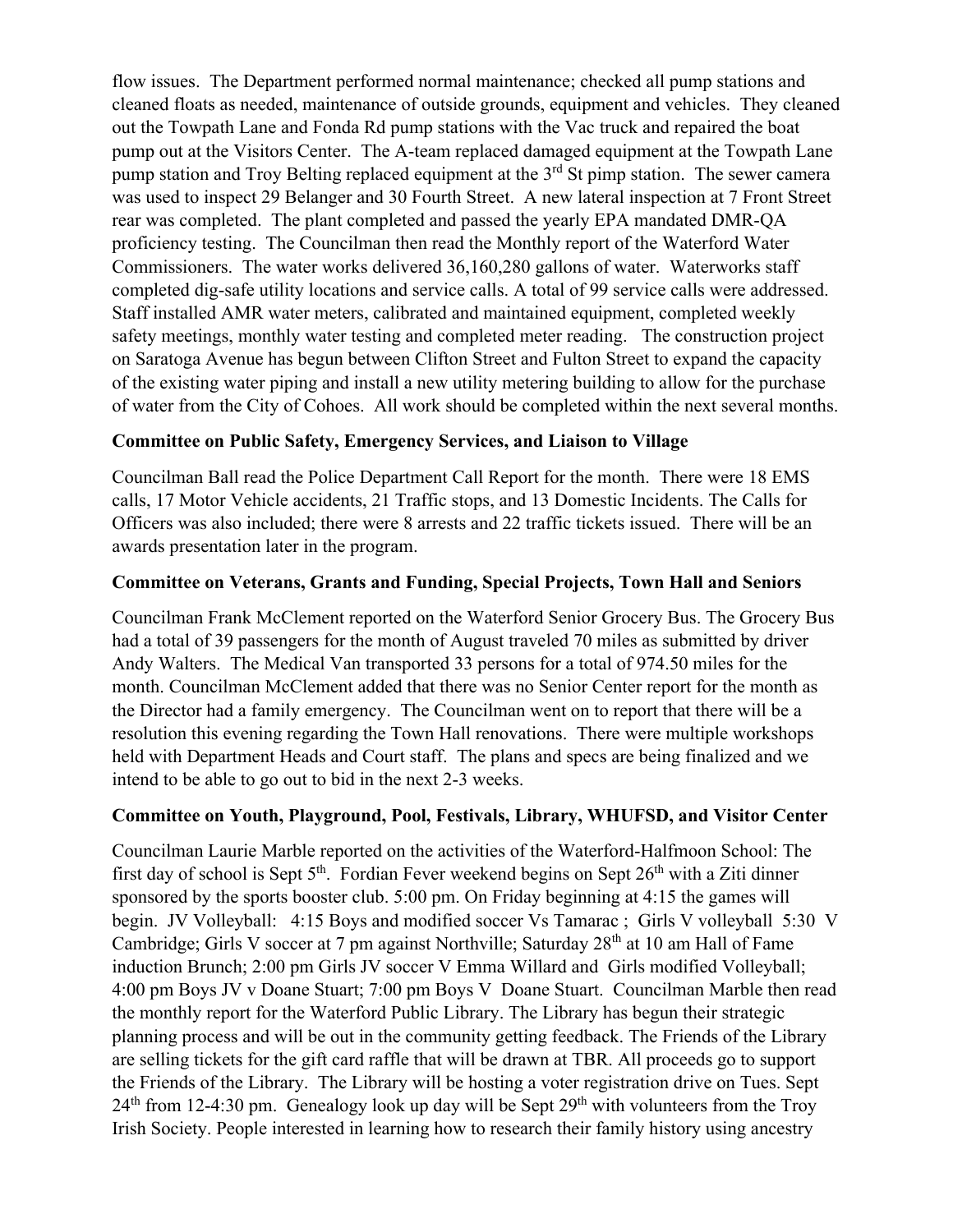DNA can sign up for 30-minute slots from 12:30-3:30 pm by calling the Library. The fall/winter hours resume on Sunday Sept 15<sup>th</sup>, they will be open 12-4 on Sundays. The Councilman stated that Pool and Park Program are closed for the season. We had a great summer and had an awesome staff.

Tugboat Roundup is this weekend. The events begin Friday afternoon with a tug boat parade. The fireworks will be on Saturday evening and will be the best ever! Come celebrate the  $20<sup>th</sup>$ anniversary with us. Councilman Marble went on to read the Hurst Harbor Center report as submitted by Director Jeff Cleary. The 2nd annual Dragon Boat Races were held on Saturday, August 3rd. A great day was had by all. Bucks County, PA was victorious with the Canal Corp. and our very own Waterford Fire Department in the place and show category. Supervisor Lawler announced that the event had raised \$10,000 for breast cancer research. Thank you and congratulations to the organizers and participants.

On August 22nd, we hosted a mid-season volunteer appreciation dinner at the visitor center. 28 volunteers were thanked for their hard work and dedication. To date our volunteers have given over 1,800 hours of service to our community this season.

We are very busy planning for the 20th Tugboat Roundup, that begins with the Tugboat Parade on Friday, September 6th and the fun will continue throughout the week end. This promises to be the biggest and best Roundup yet. An amazing fireworks display is set for Saturday night. More information and a full schedule can be found at www.tugboatroundup.com.

# **General Orders**

RESOLUTION # 114

RESOLVED, that the annual estimate of funds needed to be raised and levied for calendar year 2020 to pay principal and interest on obligations issued for capital expenses for sewer District No. 1 is determined to be \$124,704.00, and be it further

RESOLVED, that the amount of the estimate of funds needed for calendar year 2020 as above determined shall be assessed on the properties in the district benefitted by the sewer improvement in accord with the laws governing such assessments, and it is further

RESOLVED, that the assessment roll for Sewer District No. 1 for 2020 benefit assessments shall be comprised of an assessment for the year for each property based on

(a) a so-called benefit charge to consist of an ad-valorem assessment upon which each \$1000.00 of assessed value of each property at a rate of \$.0 per thousand, and

(b) a so-called basic benefit charge of \$25.00 which shall be levied against all property in the district having access to an operating sewer line and which basic benefit charge shall be computed as follows:

1. For residential property there shall be one charge for each family unit, and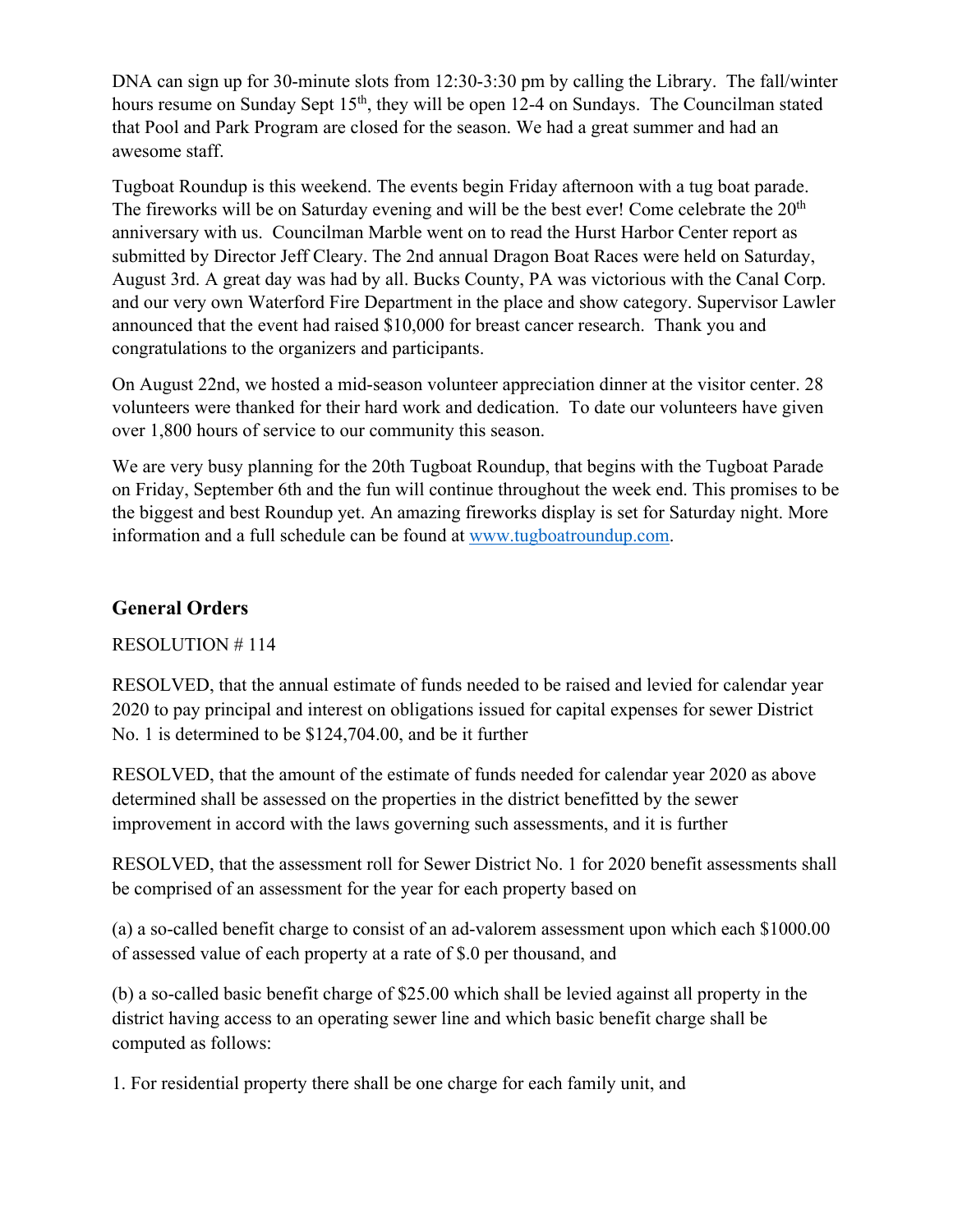2. For non-residential property there shall be one charge for each estimated flow equivalent to a single-family dwelling unit. The ordinary measure of an estimated sewage flow equivalent of a single family dwelling unit shall be water consumption in the 12 months computation of 80,000 gallons or any portion thereof, provided however, that in its discretion the Town Board in computing assessments may use an alternate estimated flow equivalent of a single family dwelling, if, in its judgment,

(a) the users ration of a sewage contribution in water consumption is substantially different from that of a domestic household, or

(b) the user has not been a consumer of public water for the entire 12 month period preceding its assessment, it being understood any such alternative measure shall be calculated to equitably reflect the user's benefit in relation to the benefit to a single family unit.

Offered by Councilman Marble Seconded by Councilman Ball

Councilman Ball yes Councilman Marble yes Councilman McClement yes Supervisor Lawler yes

## RESOLUTION# 115

RESOLVED, that the proposed assessment roll for Sewer District No. 1 for the calendar year 2020 to pay principal and interest on obligations issued and capital improvements to cover financing of the district improvements in the amount of the estimate for funds needed for such year, which has been reviewed at this meeting, is considered complete and the same having been prepared by the Board shall be filed with the Town Clerk, and be it

RESOLVED, that the Board shall meet to consider objections to the assessment roll for Sewer District No. 1 filed with the Town Clerk this date at 6:50 P.M. on the 1st day of October 2019 at the Town Hall, and be it further

RESOLVED, that the Town Clerk is directed to cause notice of completion of said assessment roll and of the date of hearing, etc. to hear objections, etc., to be published in the Gazette Newspaper and in the Saratogian Newspaper, the latter being published in Saratoga County, in accord with the requirements of section 239 of the Town law and other applicable statutes, such notice shall be published at least 10 days and not more than twenty days before the date of hearing, and it is further

RESOLVED, that Notice to the Comptroller of the State of New York before with provided the comptroller and be provided at least three weeks prior to October 1, 2019, the date of hearing.

Offered by Councilman Ball Seconded by Councilman McClement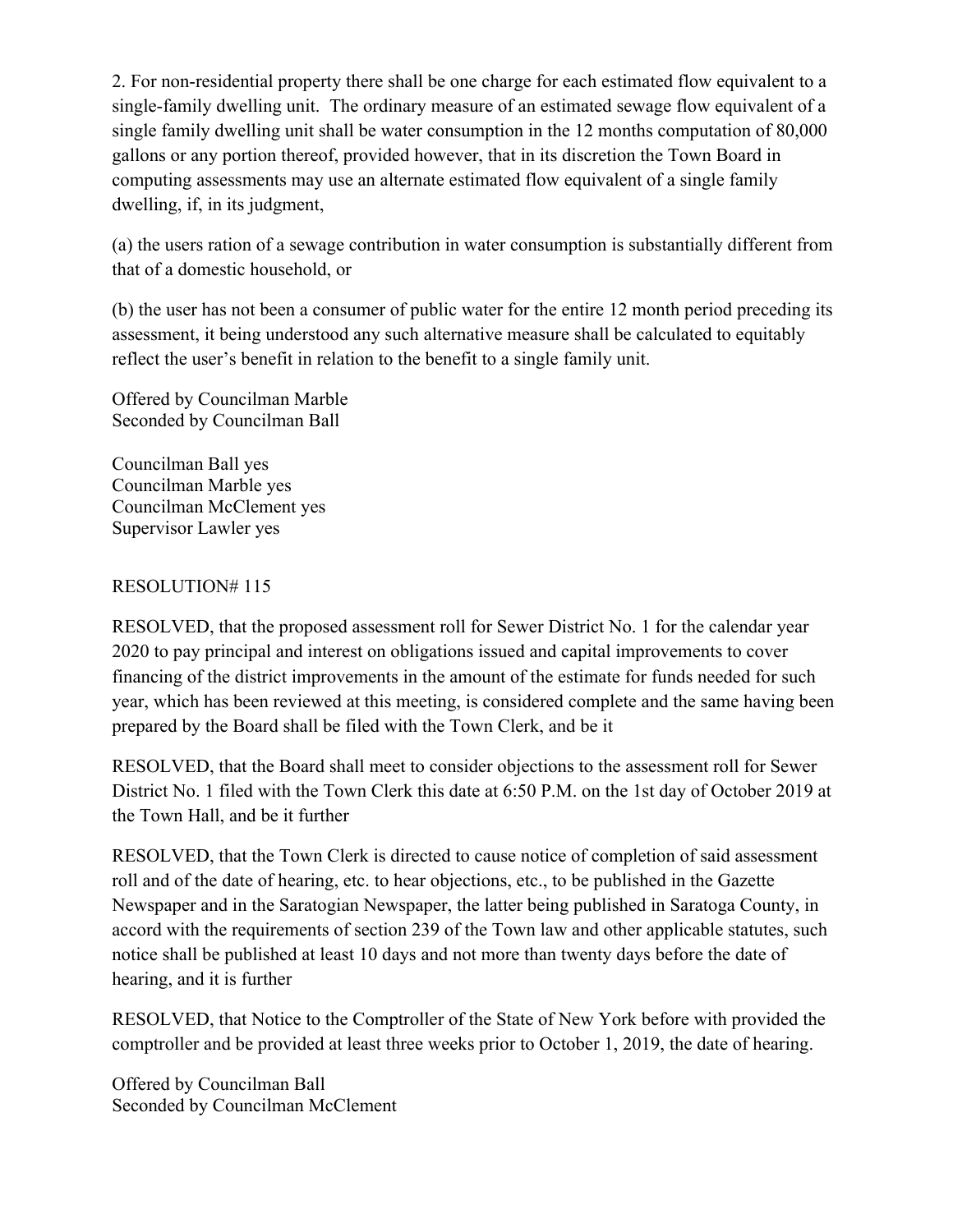Councilman Ball yes Councilman Marble yes Councilman McClement yes Supervisor Lawler yes

#### RESOLUTION # 116

RESOLVED, that the Town Board hereby accepts the following adjusted bid for equipment sold at Auctions International:

Trackless MT10 10' Rotary Mower Attachment for \$ 1,475.00

Offered by Councilman Ball Seconded by Councilman Marble

Councilman Ball yes Councilman Marble yes Councilman McClement yes Supervisor Lawler yes

#### RESOLUTION # 117

RESOLVED, that Rachael Holbrook be and she is hereby reappointed as Sole Assessor for the Town of Waterford for a term of 6 years beginning October 1, 2019 and ending September 30, 2025.

Offered by Councilman Marble Seconded by Councilman McClement

Councilman Ball yes Councilman Marble yes Councilman McClement yes Supervisor Lawler yes

### RESOLUTION # 118

WHEREAS, the owner of 10 Craig Avenue, Waterford NY; SBL: 291.5-2-23 has been given ten (10) days notice to comply with the requirements of removal of rubbish as well as the cutting of weeds and grass from the subject property whereas said ten (10) days has come and gone without remedy;

WHEREAS, an invoice in the amount of \$304.17 has been sent to said property owner and has not been paid and thirty (30) days has passed;

NOW, THEREFORE BE IT RESOLVED that the Town Board hereby authorizes and directed to effectuate the relevy of said unpaid fees onto the taxes for said property.

Offered by Councilman McClement Seconded by Councilman Marble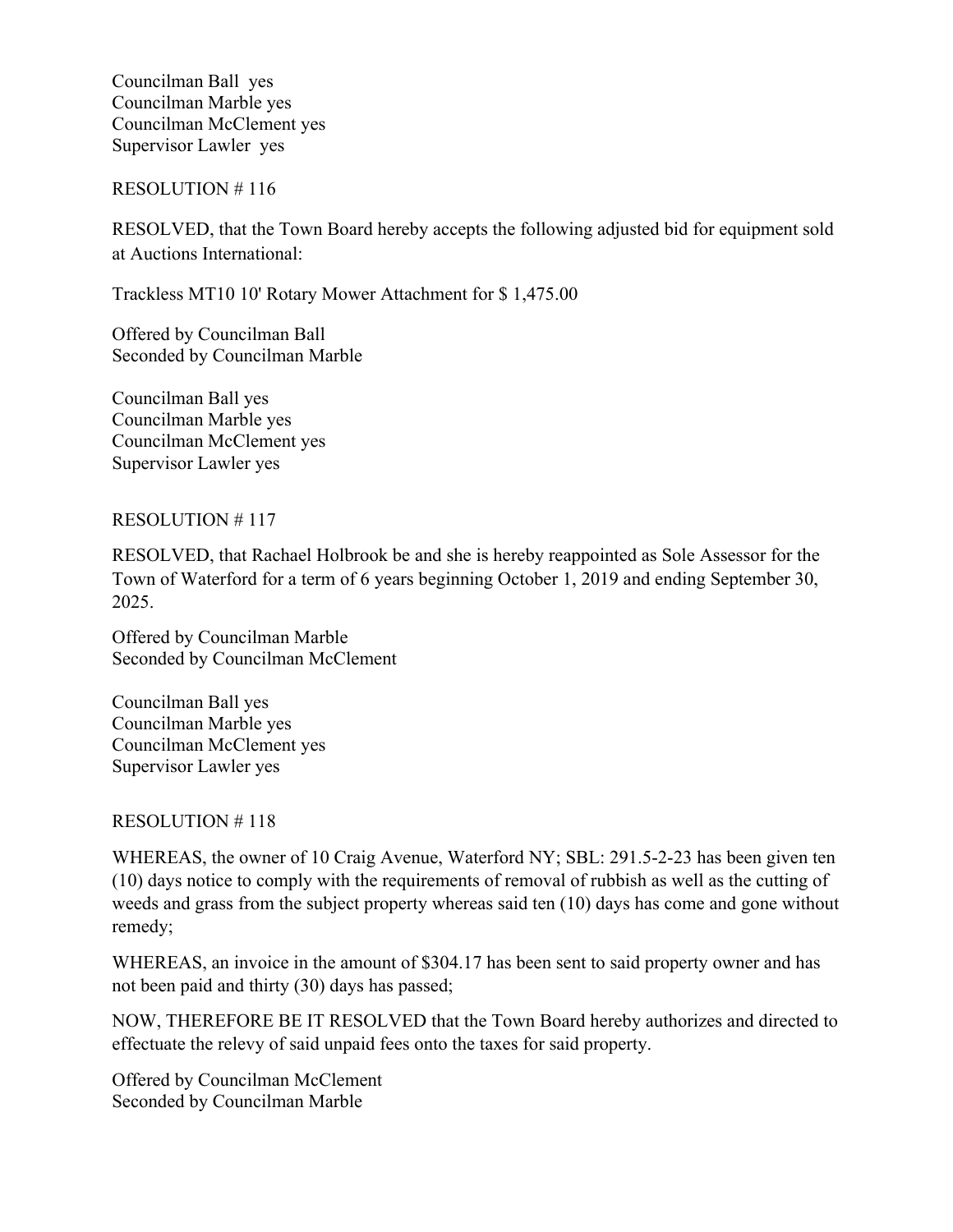Councilman Ball yes Councilman Marble yes Councilman McClement yes Supervisor Lawler yes

### RESOLUTION # 119

WHEREAS, the owner of 16 Barley Court, Waterford NY SBL: 285.20-1-32 has been given ten (10) days notice to comply with the requirements of removal of rubbish as well as the cutting of weeds and grass from the subject property whereas said ten (10) days has come and gone without remedy;

WHEREAS, an invoice in the amount of \$1,262.43 has been sent to said property owner and has not been paid and thirty (30) days has passed;

NOW, THEREFORE BE IT RESOLVED that the Town Board hereby authorizes and directed to effectuate the relevy of said unpaid fees onto the taxes for said property.

Offered by Councilman McClement Seconded by Councilman Marble

Councilman Ball yes Councilman Marble yes Councilman McClement yes Supervisor Lawler yes

RESOLUTION # 120

**WHEREAS,** on June 4, 2019 the Town Board authorized the Town Supervisor of the Town of Waterford to enter into an agreement with National Grid to facilitate the conversion of approximately 300 streetlights to LED technology as part of National Grid's streetlight conversion program in order to pursue better energy efficiency and net savings on behalf of the Town; and

**WHEREAS**, the conversion cost of the streetlights was approximated at \$8250; and

**WHEREAS**, National Grid will offer an incentive based on the quantity of lights converted and the wattage of the existing lights, resulting in a rebate of approximately \$15,400 for a net savings of \$7150, for all the streetlights converted.

**NOW, THEREFORE, BE IT RESOLVED**, the Town Board authorizes the Town of Waterford to pay the \$8259.08 conversion cost prior to the actual conversion of streetlights to LED technology as part of National Grid's streetlight conversion program in order to pursue better energy efficiency and net savings on behalf of the Town.

Offered by Councilman Marble Seconded by Councilman McClement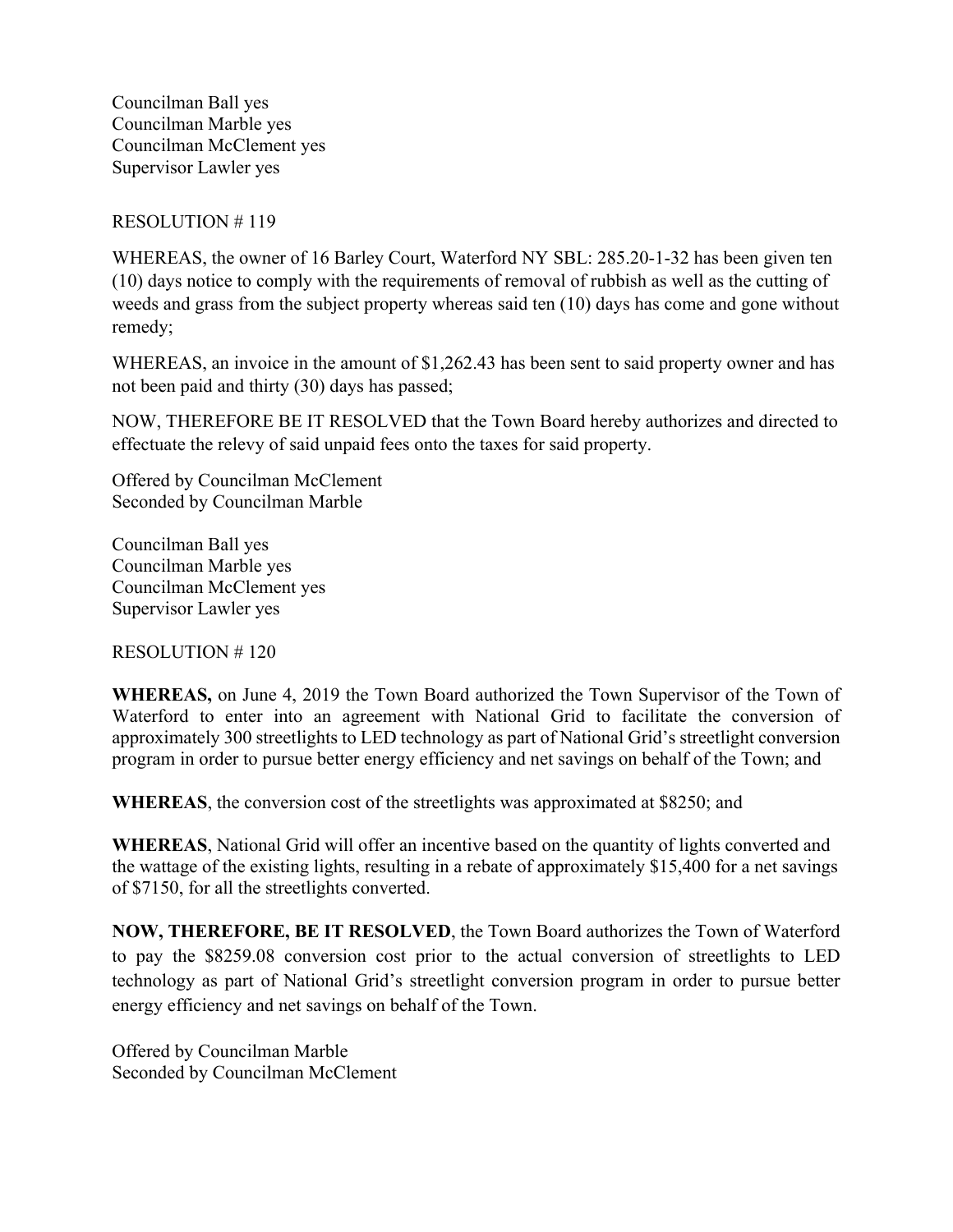Councilman Ball yes Councilman Marble yes Councilman McClement yes Supervisor Lawler yes

### RESOLUTION # 121

**WHEREAS,** on March 6, 2018 the Town Board authorized the Town Supervisor of the Town of Waterford to execute an agreement with Adirondack Mountain Engineering, PC in an amount not to exceed \$7500.00 for a Land Use Regulation Audit; and

**WHEREAS**, the audit has been completed with input from the Town Planning Board, Town Zoning Board, Town Building Inspector, and the Town Attorney; and

**WHEREAS**, the next phase in the process is to draft language to update the subdivision and zoning regulations in order to implement priorities and recommendations; and

**WHEREAS,** the draft will result in final documents that will be adopted by the Town Board;

**NOW, THEREFORE, BE IT RESOLVED** that the Town Supervisor is authorized to execute an agreement with Adirondack Mountain Engineering, PC in an amount not to exceed \$11,560 to provide planning services to assist the Town with the completion of subdivision and zoning updates.

Offered by Councilman Ball Seconded by Councilman Marble

Councilman Ball yes Councilman Marble yes Councilman McClement yes Supervisor Lawler yes

RESOLUTION # 122

RESOLVED, that the Town Supervisor be and he is hereby authorized to sign a contract with Evolution Construction Services in the amount of \$6,500.00 for Mallards Landing South road repair.

Offered by Councilman Marble Seconded by Councilman McClement

Councilman Ball yes Councilman Marble yes Councilman McClement yes Supervisor Lawler yes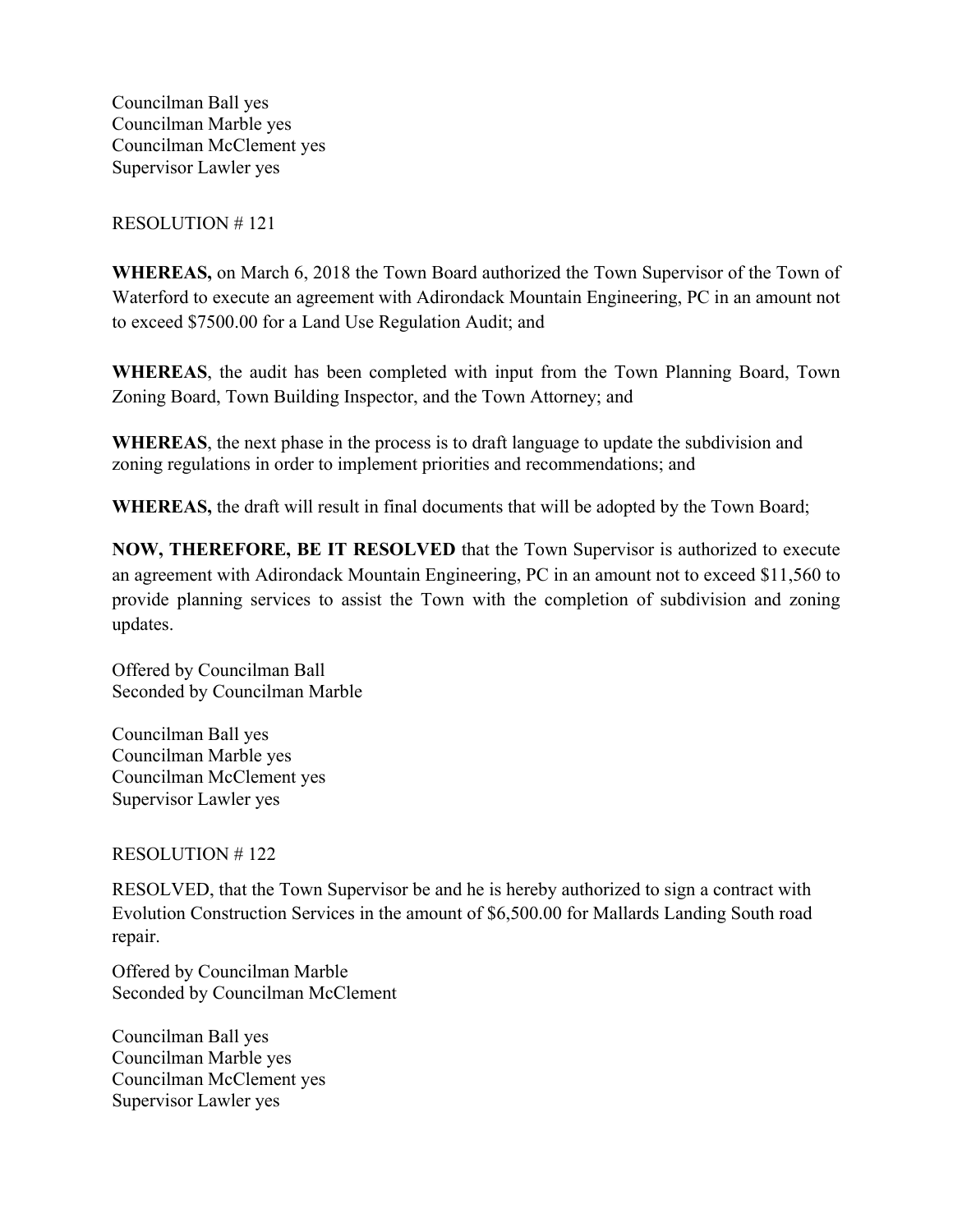## **OTHER BUSINESS**

#### RESOLUTION # 123

RESOLVED, that the Supervisor be and he is hereby authorized to enter into a contract with Riberdy Contracting for emergency repairs as reviewed by the Town Engineer with a recommendation that the repairs take place right away, at 68 Timber Drive, Waterford at a cost of \$30,550.00 contingent upon paying prevailing wage rates.

Offered by Councilman McClement Seconded by Councilman Marble

Councilman Ball yes Councilman Marble yes Councilman McClement yes Supervisor Lawler yes

RESOLUTION #124

**WHEREAS**, the Town is desirous of completing renovations to the second floor of the Waterford Town Hall as recommended by Olsen Associates, Architects P.C. including, but not limited to, HVAC improvements, various cosmetic improvements, electrical improvements as needed as well as reconfiguration of office layouts; and

**WHEREAS**, Olsen Associates, as architects for the Town, are in the process of formulating bid specifications for the proposed project;

**NOW THEREFORE BE IT RESOLVED THAT** the Town Board authorizes the calling for bids for the items as detailed in the finalized bid specifications, subject to the review of the attorney for the Town as to form, to be opened at the time and place detailed therein.

Offered by Councilman McClement Seconded by Councilman Marble

Councilman Ball yes Councilman Marble yes Councilman McClement yes Supervisor Lawler yes

### RESOLUTION # 125

 WHEREAS, the Housing and Community Development Act of 1974, as amended (24 U.S.C. 93-383 et seq.) created the Community Development Block Grant ("CDBG") program by combining into a single grant program a number of previous federal grant programs administered by the United States Department of Housing and Urban Development ("HUD"), which programs included the Urban Renewal, Model Cities, Open Space, and Water and Sewer programs; and

WHEREAS, the CDBG entitlement program provides annual grants on a formula basis to cities and counties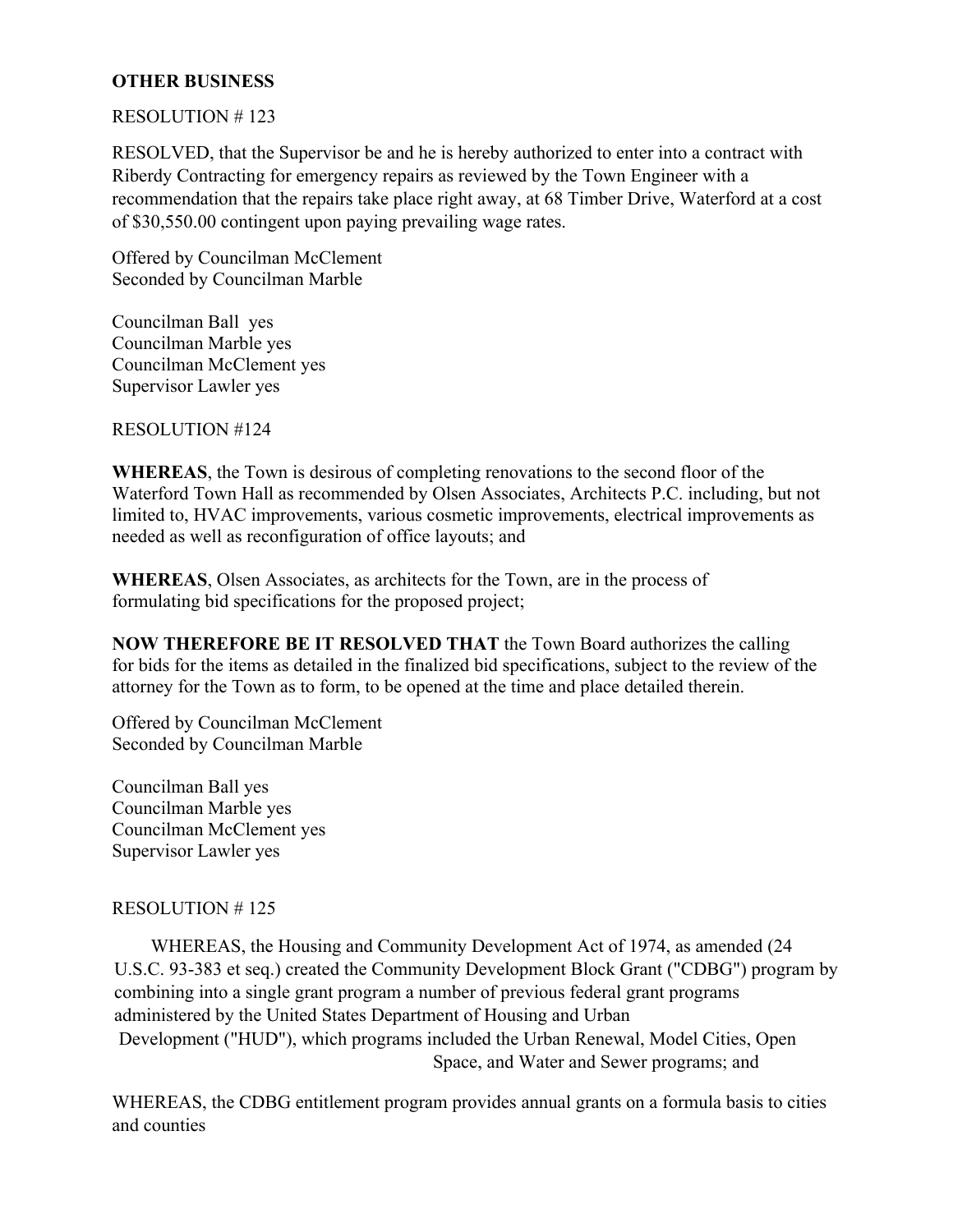to develop viable urban communities through: the construction of affordable housing; the promotion of economic opportunity through the creation of jobs and the expansion and retention of businesses; the expansion of community services; and neighborhood revitalization projects, principally for low- and moderate- income persons; and

WHEREAS, HUD annually allocates CDBG program funding to "entitlement communities" comprised of central cities of Metropolitan Statistical Areas; metropolitan cities with populations of at least 50,000; and qualified urban counties with a population of 200,000 or more (excluding the population of entitlement cities); and

WHEREAS, as Saratoga County's population is now estimated to exceed 230,000, the County could qualify as an urban county eligible for entitlement status and CDBG funding; and

WHEREAS, in order for the County to obtain entitlement community status, the County would need to enter into HUD approved cooperation agreements with local municipalities with a combined population of 200,000 in which each local municipality must agree to the County serving as an entitlement community on the municipality's behalf; and

WHEREAS, the Town of Waterford acknowledges that an entitled urban county's included units of general local government are ineligible to apply for grants from appropriations under the State CDBG Program for fiscal years during the period in which they are participating in the Entitlement CDBG program with the urban county; now, therefore, be it

RESOLVED, that the Town of Waterford Town Board hereby wishes to be included in Saratoga County's designation as an entitled urban county as cooperating unit of general local government; and, be it further

RESOLVED, that the such election to be excluded will be effective for the entire three-year period for which the urban county qualifies; and, be it further

RESOLVED, that the Supervisor is hereby authorized to execute any and all cooperative agreements with Saratoga County and/or the US Department of Housing and Urban Development needed in order for the County to qualify as an urban county under HUD regulations governing eligibility to receive and administer CDBG program funding; and, be it further

RESOLVED, that the Clerk of the Town of Waterford shall forward a certified copy of this Resolution to the Saratoga County Board of Supervisors as part of the County's application to the US Department of Housing and Urban Development for entitlement community status.

Offered by Councilman Marble Seconded by Councilman Ball

Councilman Ball yes Councilman Marble yes Councilman McClement yes Supervisor Lawler yes